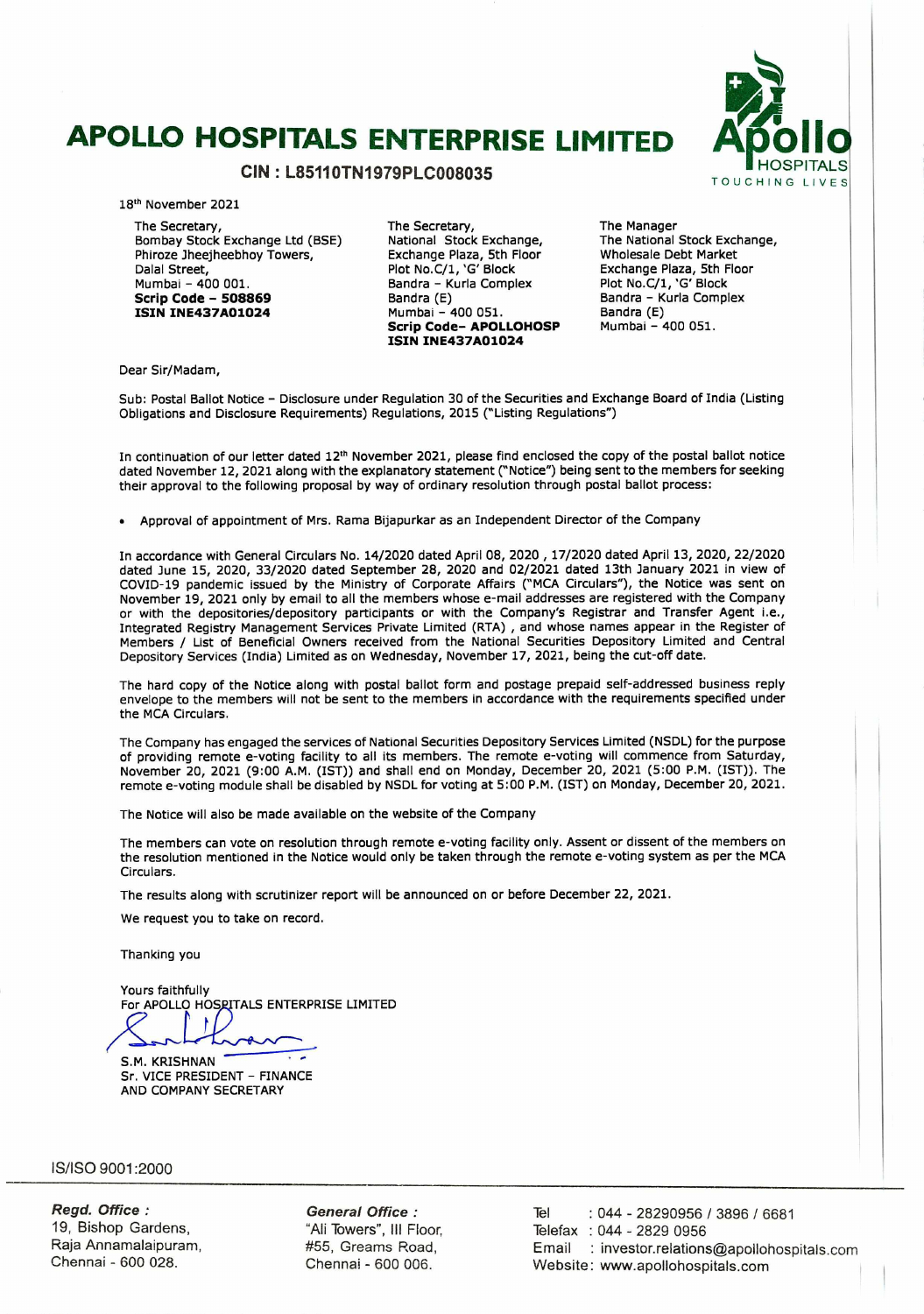

# Apollo Hospitals Enterprise Limited

(CIN: L85110TN1979PLC008035)

Registered Office: 19, Bishop Gardens, Raja Annamalaipuram, Chennai – 600 028 Secretarial Dept : Ali Towers III Floor, No. 55, Greams Road, Chennai – 600 006 email: investor.relations@apollohospitals.com website: www.apollohospitals.com Phone: +91-44-2829 0956, 2829 3896 Board: 2829 3333 Extn : 6681

## NOTICE OF POSTAL BALLOT

[Pursuant to Section 110 of the Companies Act, 2013 read with Rule 22 of the Companies (Management and Administration) Rules, 2014]

Dear Member(s),

NOTICE is hereby given, pursuant to the provisions of Section 110 and other applicable provisions, if any, of the Companies Act, 2013, as amended (the "Companies Act"), read with Rule 22 of the Companies (Management and Administration) Rules 2014, Regulation 44 of the Securities and Exchange Board of India (Listing Obligations and Disclosure Requirements) Regulations, 2015, as amended (the "SEBI Listing Regulations"), Secretarial Standards issued by the Institute of Company Secretaries of India on General Meetings ("SS-2"), (including any statutory modification(s) or re-enactment(s) thereof, for the time being in force), and other applicable laws and regulations, if any, and in accordance with the guidelines prescribed by the Ministry of Corporate Affairs ("MCA") for holding general meetings/conducting postal ballot process through e-voting vide General Circular Nos. 14/2020 dated April 8, 2020, 17/2020 dated April 13, 2020, 22/2020 dated June 15, 2020, 33/2020 dated September 28, 2020, 02/2021 dated  $13<sup>th</sup>$  January 2021 and 10/2021 dated June 23, 2021 in view of the COVID-19 pandemic ("MCA Circulars"), that it is proposed to seek the consent of the shareholders ("Members") of Apollo Hospitals Enterprise Limited (the "Company"), for the resolution appended herein below through postal ballot ("Postal Ballot") by way of electronic voting ("E-voting").

Pursuant to Sections 102 and 110 of the Act, the draft resolution proposed to be passed by way of Postal Ballot and the Explanatory Statement setting out the material facts concerning the said resolution and the reasons thereof, are annexed hereto for your consideration.

In compliance with Regulation 44 of the Securities and Exchange Board of India (Listing Obligations and Disclosure Requirements) Regulations, 2015, as amended and pursuant to the provisions of Sections 108 and 110 of the Companies Act read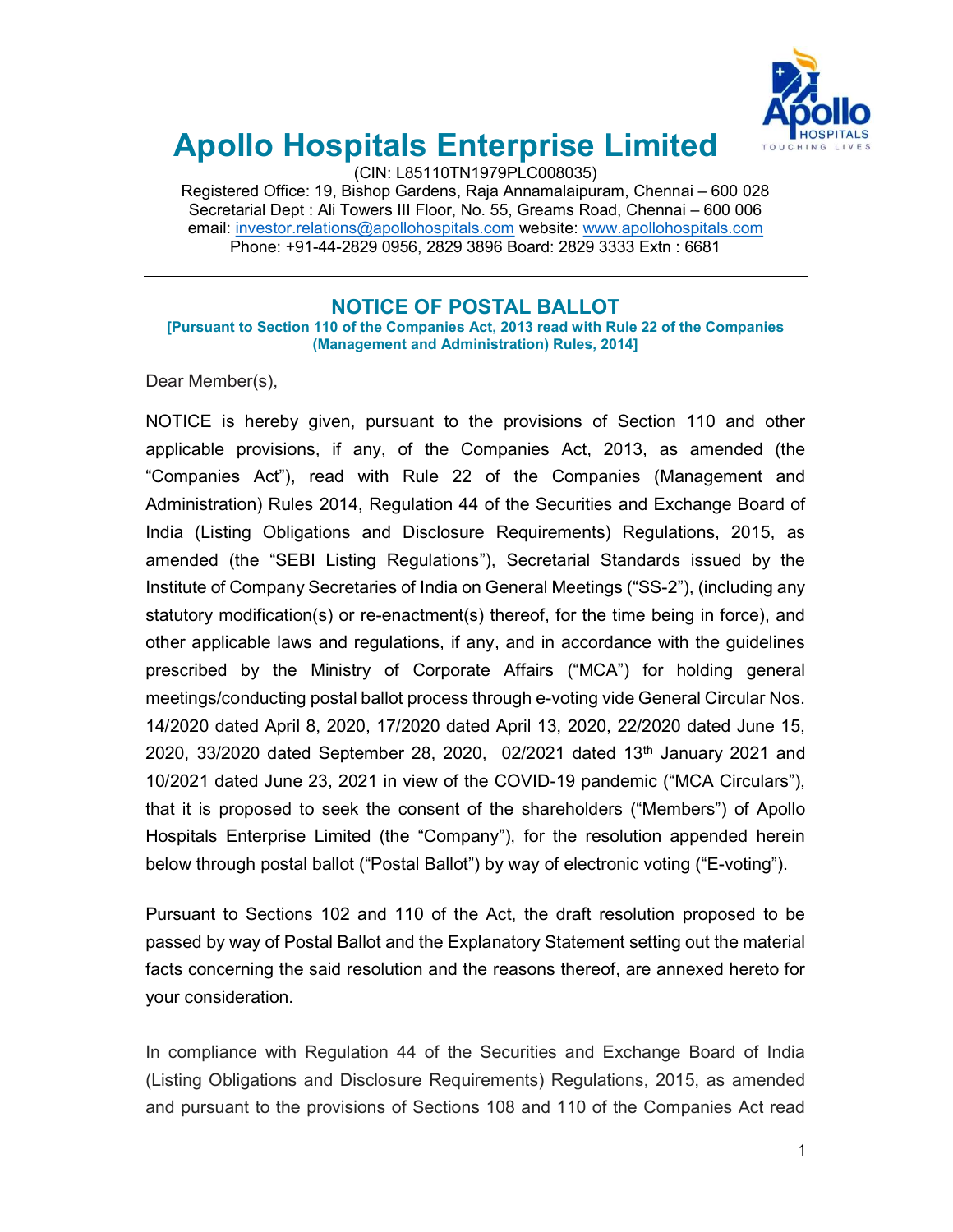

with the corresponding rules and the MCA Circulars, the Company is sending this Postal Ballot Notice in electronic form only and has extended only the remote evoting facility for its Members, to enable them to cast their votes electronically instead of submitting the Postal Ballot form in physical form. The hard copy of this Postal Ballot Notice along with Postal Ballot forms and pre-paid business envelope will not be sent to the Members for this Postal Ballot. The instructions for remote e-voting are appended to this Postal Ballot Notice.

The Board of Directors of the Company, at its Meeting held on Friday, 12<sup>th</sup> November 2021, has appointed Ms. Lakshmmi Subramanian, Senior Partner, Lakshmmi Subramanian & Associates, Practicing Company Secretaries, as the Scrutinizer for conducting the Postal Ballot e-voting process in a fair and transparent manner. You are requested to carefully read the instructions in this Postal Ballot Notice and record your assent (FOR) or dissent (AGAINST) through the remote e-voting process not later than 5:00 P. M. IST on Monday, 20<sup>th</sup> December 2021 failing which it will be strictly considered that no reply has been received from the Member.

After completion of scrutiny of the votes, the Scrutinizer will submit her report to the Chairman of the Company or a director who is authorised by the board to receive such report. The results of the Postal Ballot shall be declared on or before Wednesday, 22<sup>nd</sup> December 2021 and along with the Scrutinizer's report, be communicated to the Stock Exchanges and will also be uploaded on the Company's website www.apollohospitals.com and on the website of the National Securities Depository Limited ("NSDL") www.evoting.nsdl.com.

The proposed Resolution, if approved, shall be deemed to have been passed on the last date of voting, i.e Monday, 20<sup>th</sup> December 2021.

### SPECIAL BUSINESS:

#### Resolution No. 1

# Appointment of Ms. Rama Bijapurkar as an Independent Director of the Company

To consider and if though it to pass, the following resolution as an Ordinary Resolution:

"RESOLVED THAT pursuant to the recommendations of the Nomination and Remuneration Committee of the Board, and the Board of Directors, and provisions of Sections 149, 150, 152 read with Schedule IV and other applicable provisions, if any,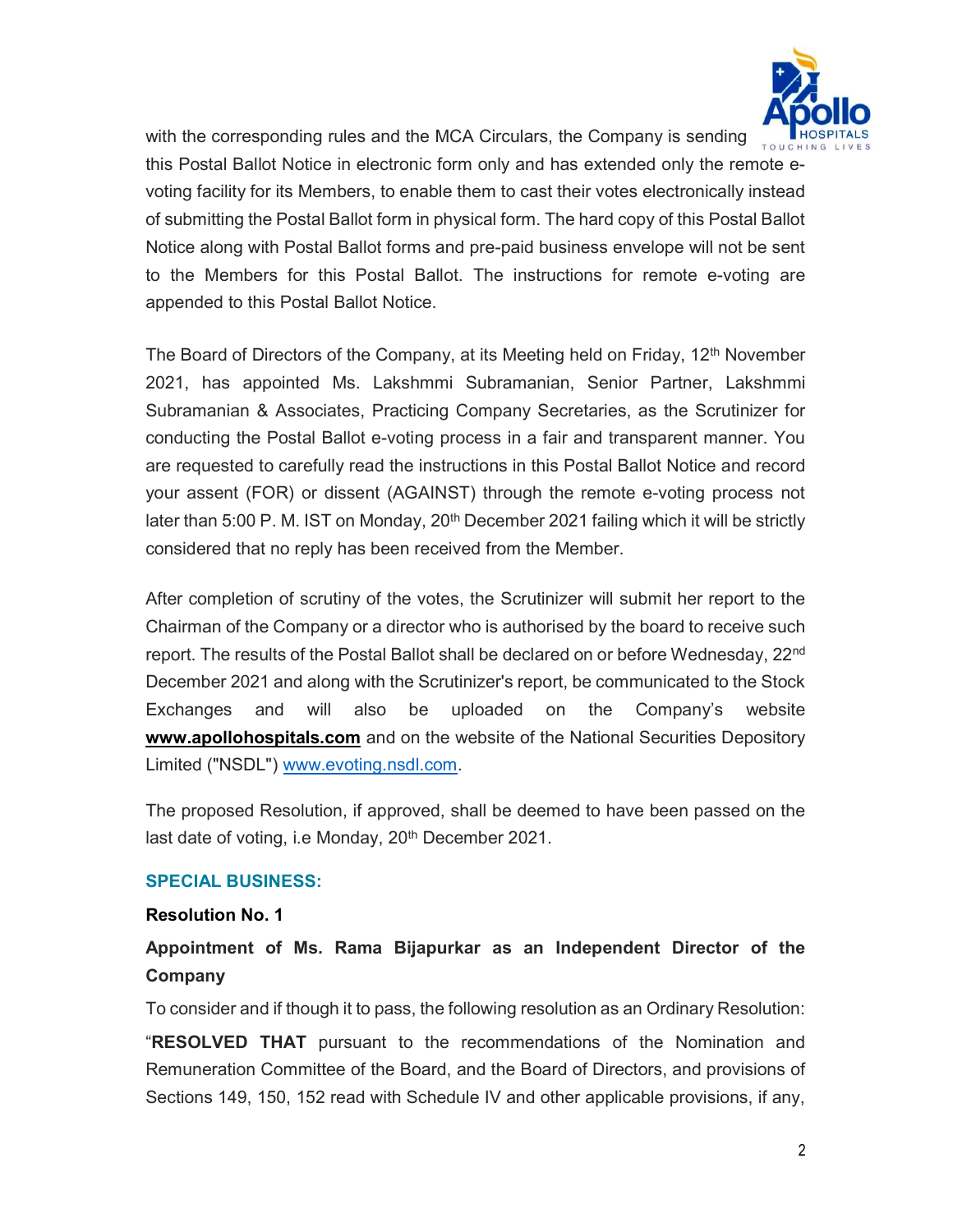

of the Companies Act, 2013 ("the Act") and the Companies (Appointment and Qualification of Directors) Rules, 2014 and applicable provisions of the Securities and Exchange Board of India (Listing Obligations and Disclosure Requirements) Regulations 2015, as amended ("SEBI Listing Regulations"), Ms. Rama Bijapurkar. (holding DIN : 00001835) who was appointed as an Additional Director to hold office as an Independent Director of the Company by the Board of Directors with effect from 12th November 2021 and who has submitted a declaration that she meets the criteria of independence as provided in Section 149(6) of the Act and the SEBI Listing Regulations and, in terms of Section 161 of the Act, and in respect of whom the Company has received a notice in writing from a member under Section 160 of the Act signifying his intention to propose Ms. Rama Bijapurkar as a candidate for the office of a Director of the Company, be and is hereby appointed as an Independent Director of the Company to hold office for five  $(5)$  consecutive years for a term upto 11<sup>th</sup> November 2026 not liable to retire by rotation."

RESOLVED FURTHER THAT the Board of Directors be and is hereby authorised to do all such acts, deeds and things and take all such steps as may be necessary, proper or expedient to give effect to this resolution including filing of all necessary returns with the Registrar of Companies, and to make necessary entries in the statutory records and registers of the Company in relation to appointment of aforesaid person as an Independent Director on the Board of the Company."

By Order of the Board For Apollo Hospitals Enterprise Limited

S M Krishnan Sr. Vice President – Finance & Company Secretary

### Registered Office:

No 19 Bishop Gardens, Raja Annamalaipuram Chennai – 600 028

Place: Chennai Date: November 12, 2021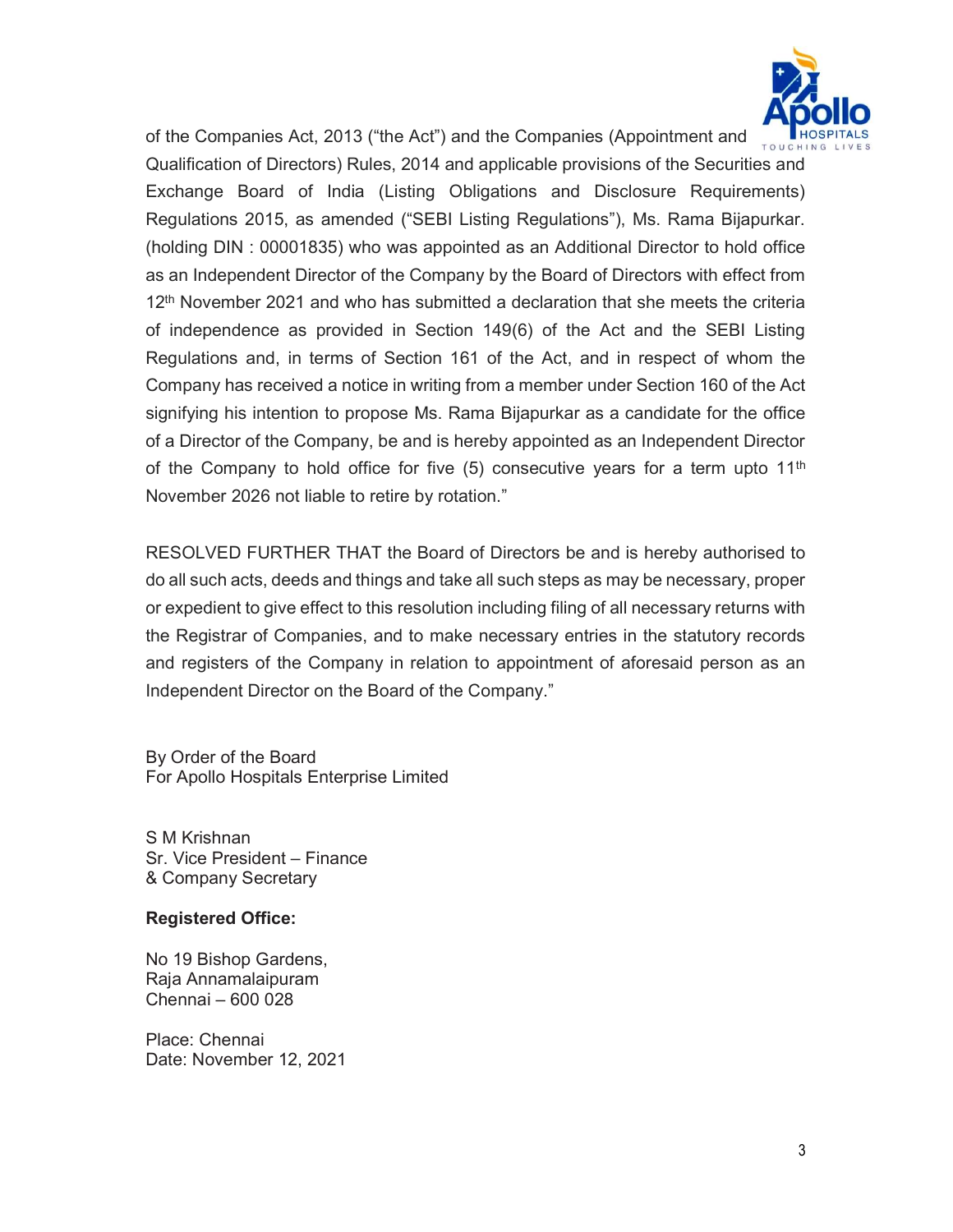#### Notes:



- 1. The Explanatory Statement pursuant to Section 102 (1) of the Companies Act, 2013 (''the Act'') read with Rule 22 of the Companies (Management and Administration) Rules, 2014 (''the Rules''), as amended, setting out the material facts concerning the said Resolution and the reasons thereof is annexed hereto and forms part of this Postal Ballot Notice (''Notice'')
- 2. As per Section 110 and other applicable provisions of the Act read with Rule 22 of the Rules, cut-off date for the purpose of reckoning the voting rights is Wednesday, 17th November, 2021 ("Cut-off Date"). A person who is not a Member as on the Cut-off Date should treat this Notice for information purposes only. Hence, voting rights shall be reckoned on the paid-up value of the shares registered in the names of the Members as on the aforesaid Cut-off Date.
- 3. This Notice along with the instructions regarding e-voting is being sent only by email to all those Members, whose e-mail address is registered with the Company or with the Depositories/Depository Participants and whose names appear in the Register of Members/list of Beneficial Owners as on the Cut-off Date, in accordance with the guidelines prescribed by the Ministry of Corporate Affairs ("MCA") for holding general meetings/conducting postal ballot process through evoting vide 'MCA Circulars. The Notice shall also be uploaded on the website of the Company i.e. www.apollohospitals.com and on the e-voting website of NSDL, www.evoting.nsdl.com.

Members holding shares in physical mode and who have not updated their email addresses with the Company are requested to update their email addresses by writing to the Company at investor.relations@apollohospitals.com, along with the copy of the signed request letter mentioning the name and address of the Member, self-attested copy of the PAN card, and self-attested copy of any document (eg.: Driving License, Election Identity Card, Passport) in support of the address of the Member. Members holding shares in electronic form are requested to get their e-mail address registered with their respective DPs. Thereafter, the Company would endeavour to send the Postal Ballot Notice to such Members to enable them to cast their vote through e-voting.

- 4. In compliance with the provisions of Sections 108 and 110 of the Act read with the Rules made thereunder, Regulation 44 of the Securities and Exchange Board of India (Listing Obligations and Disclosure Requirements) Regulations, 2015, as amended (''the Regulations'') and in accordance with the MCA Circulars, the Company has engaged National Securities Depository Limited (NSDL) as the agency for facilitating remote e-voting to enable the Members to cast their votes electronically ("remote e-voting"). In accordance with the MCA Circulars, the Members can vote only through remote e-voting.
- 5. Dispatch of the Notice shall be deemed to be completed on Friday,  $19<sup>th</sup>$ November 2021.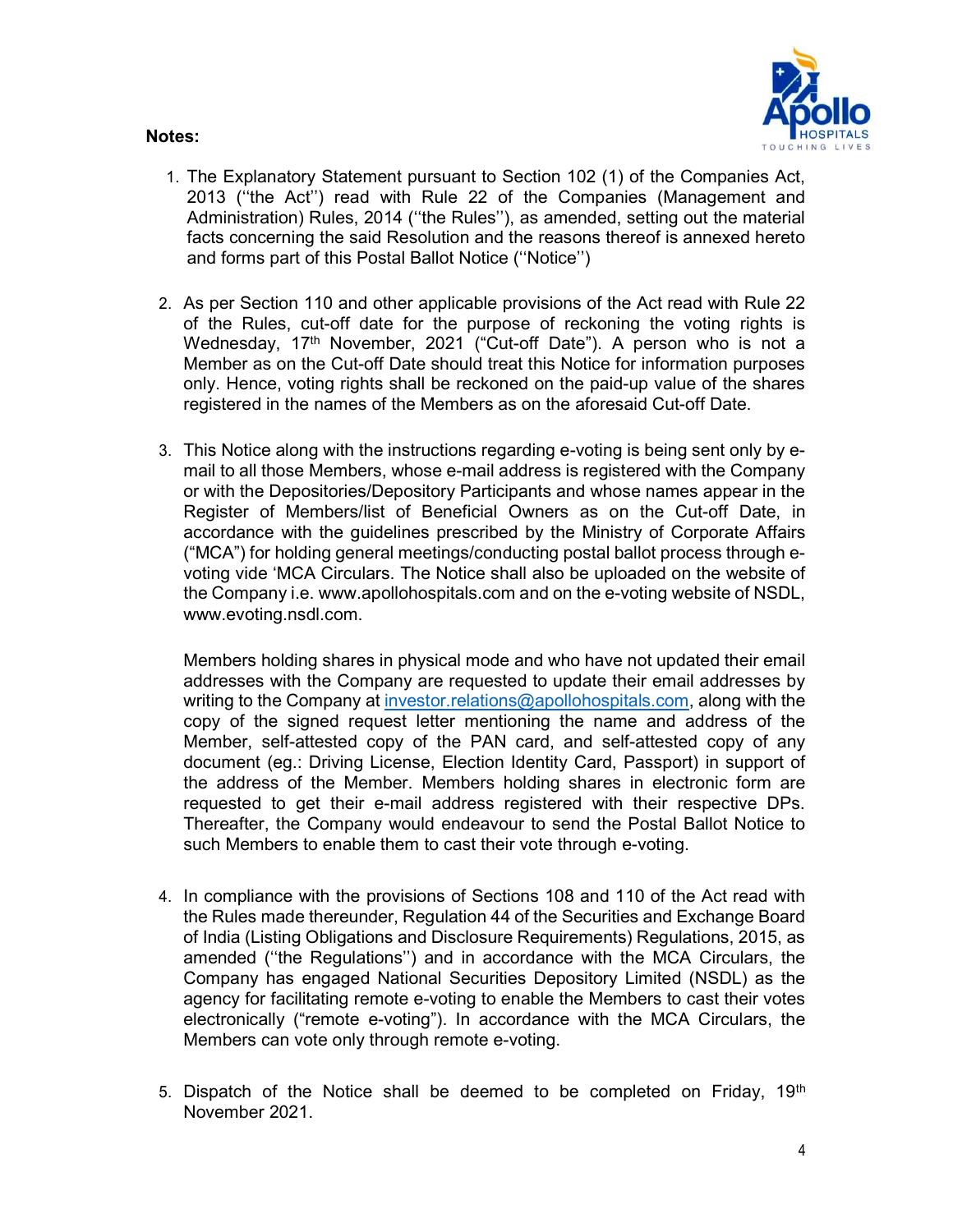

- 6. E-voting shall commence on Saturday, 20<sup>th</sup> November 2021 at 9.00 A.M. (IST) and end on Monday, 20<sup>th</sup> December 2021 at 5.00 P.M. (IST). The e-voting module shall be disabled by NSDL for voting thereafter. The results of the Postal Ballot shall be declared on or before Wednesday, 22<sup>nd</sup> December 2021 along with the Scrutinizer's report.
- 7. The Board of Directors of the Company has appointed Ms. Lakshmmi Subramanian, Senior Partner, Lakshmmi Subramanian & Associates, Practicing Company Secretaries (Membership No. 3534) (who has communicated her willingness to be appointed) as Scrutinizer for scrutinizing the e-voting in a fair and transparent manner.

## 8. Instructions for e-voting:

In compliance with the provisions of Regulation 44 of the SEBI (Listing Obligations and Disclosure Requirements) Regulations, 2015, Sections 108 and 110 of the Companies Act, 2013 read with the Companies (Management and Administration) Rules, 2014 (as amended), MCA Circulars and the Secretarial Standard on General Meetings, the Company is providing a facility to all its members to enable them to cast their vote on the matters listed in this Notice by electronic means (e-voting).The e-voting facility is provided by National Securities Depository Limited (NSDL).

The steps for e-voting are as under:

## Step 1: Access to NSDL e-Voting system

### A) Login method for e-Voting for Individual shareholders holding securities in demat mode

In terms of SEBI circular dated December 9, 2020 on e-Voting facility provided by Listed Companies, individual shareholders holding securities in demat mode are allowed to vote through their demat account maintained with Depositories and Depository Participants. Shareholders are advised to update their mobile number and email Id in their demat accounts in order to access the e-Voting facility.

Login method for Individual shareholders holding securities in demat mode is given below:

| <b>Login Method</b>                                                                                                                                                                                                                                                                                                                                                                                                                                                      |
|--------------------------------------------------------------------------------------------------------------------------------------------------------------------------------------------------------------------------------------------------------------------------------------------------------------------------------------------------------------------------------------------------------------------------------------------------------------------------|
| 1. Existing <b>IDeAS</b> user can visit the e-Services website of NSDL<br>Viz. https://eservices.nsdl.com either on a Personal Computer<br>or on a mobile. On the e-Services home page click on the<br>"Beneficial Owner" icon under "Login" which is available<br>under 'IDeAS' section, this will prompt you to enter your existing<br>User ID and Password. After successful authentication, you will<br>be able to see e-Voting services under Value added services. |
|                                                                                                                                                                                                                                                                                                                                                                                                                                                                          |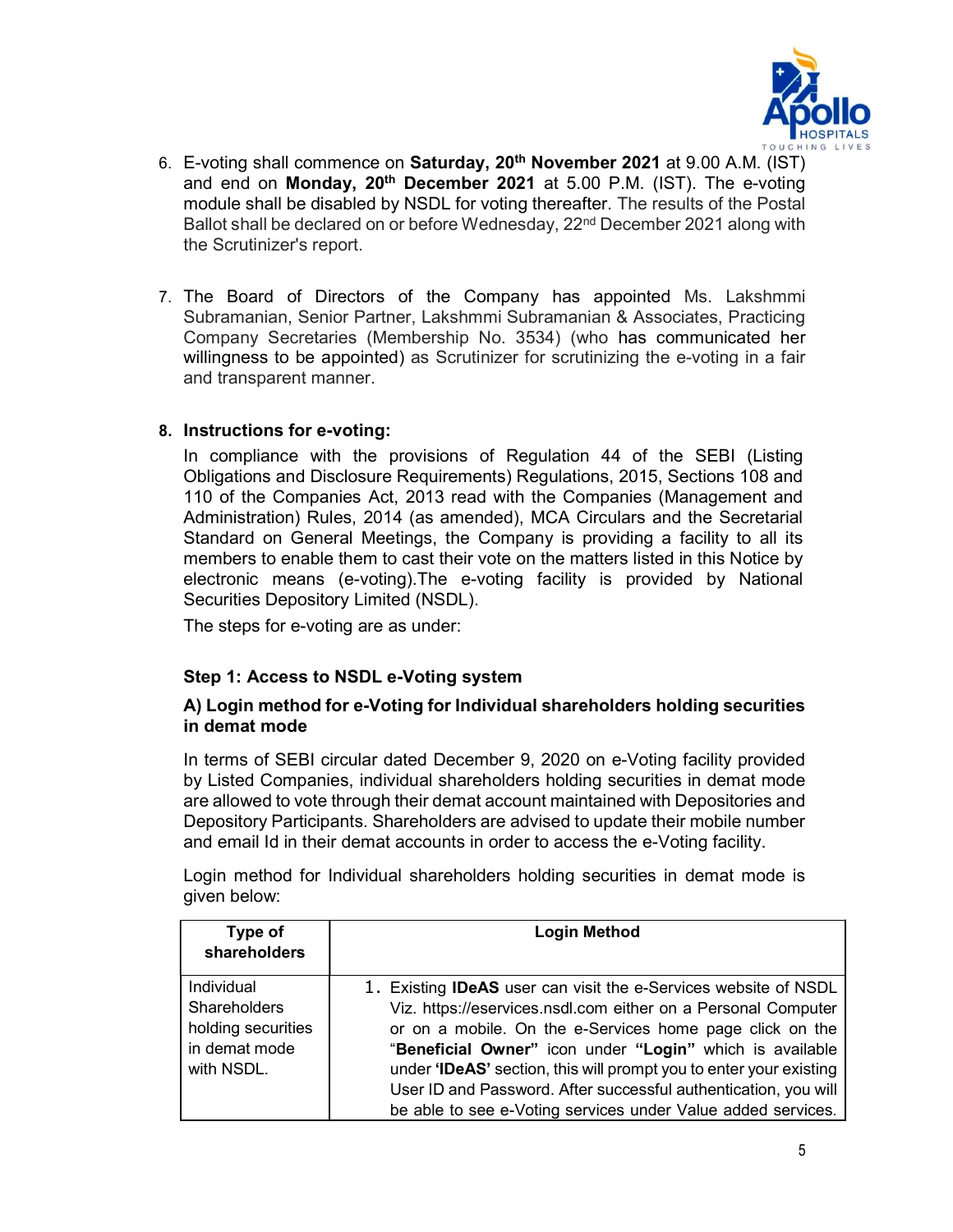

|                                                                                       | TOUCHING LI                                                                                                                                                                                                                                                                                                                                                                                                                                                                                                                                                                                                                                                                                                                                                                                                                                                                                                                                                                                                                                                                                                                                                                                                                                                                                                                                                                                                                                                                                                                                                                                                                            |
|---------------------------------------------------------------------------------------|----------------------------------------------------------------------------------------------------------------------------------------------------------------------------------------------------------------------------------------------------------------------------------------------------------------------------------------------------------------------------------------------------------------------------------------------------------------------------------------------------------------------------------------------------------------------------------------------------------------------------------------------------------------------------------------------------------------------------------------------------------------------------------------------------------------------------------------------------------------------------------------------------------------------------------------------------------------------------------------------------------------------------------------------------------------------------------------------------------------------------------------------------------------------------------------------------------------------------------------------------------------------------------------------------------------------------------------------------------------------------------------------------------------------------------------------------------------------------------------------------------------------------------------------------------------------------------------------------------------------------------------|
|                                                                                       | Click on "Access to e-Voting" under e-Voting services and<br>you will be able to see e-Voting page. Click on company name<br>or e-Voting service provider i.e. NSDL and you will be re-<br>directed to e-Voting website of NSDL for casting your vote<br>during the remote e-Voting period.<br>2. If you are not registered for IDeAS e-Services, option to register<br>is available at https://eservices.nsdl.com.<br>Select "Register<br>for<br><b>IDeAS</b> "<br>click<br>Online<br>at<br>or<br>https://eservices.nsdl.com/SecureWeb/IdeasDirectReg.jsp<br>3. Visit the e-Voting website of NSDL. Open web browser by<br>typing the following URL: https://www.evoting.nsdl.com/ either<br>on a Personal Computer or on a mobile. Once the home page<br>of e-Voting system is launched, click on the icon "Login" which<br>is available under 'Shareholder/Member' section. A new screen<br>will open. You will have to enter your User ID (i.e. your sixteen<br>digit demat account number hold with NSDL), Password/OTP<br>and a Verification Code as shown on the screen. After<br>successful authentication, you will be redirected to NSDL<br>Depository site wherein you can see e-Voting page. Click on<br>company name or e-Voting service provider i.e. NSDL and<br>you will be redirected to e-Voting website of NSDL for casting<br>your vote during the remote e-Voting period.<br>4. Shareholders/Members can also download NSDL Mobile App<br>"NSDL Speede" facility by scanning the QR code mentioned<br>below for seamless voting experience.<br><b>NSDL Mobile App is available on</b><br>Google Play<br>App Store |
| Individual<br><b>Shareholders</b><br>holding securities<br>in demat mode<br>with CDSL | 1. Existing users who have opted for Easi / Easiest can login<br>through their user id and password. Option will be made<br>available to reach e-Voting page without any further<br>authentication. The URL for users to login to Easi / Easiest are<br>https://web.cdslindia.com/myeasi/home/login<br>or<br>www.cdslindia.com and click on New System Myeasi.                                                                                                                                                                                                                                                                                                                                                                                                                                                                                                                                                                                                                                                                                                                                                                                                                                                                                                                                                                                                                                                                                                                                                                                                                                                                         |
|                                                                                       | 2. After successful login of Easi/Easiest the user will be also able<br>to see the E Voting Menu. The Menu will have links of e-Voting<br>service provider i.e. NSDL. Click on NSDL to cast your vote.                                                                                                                                                                                                                                                                                                                                                                                                                                                                                                                                                                                                                                                                                                                                                                                                                                                                                                                                                                                                                                                                                                                                                                                                                                                                                                                                                                                                                                 |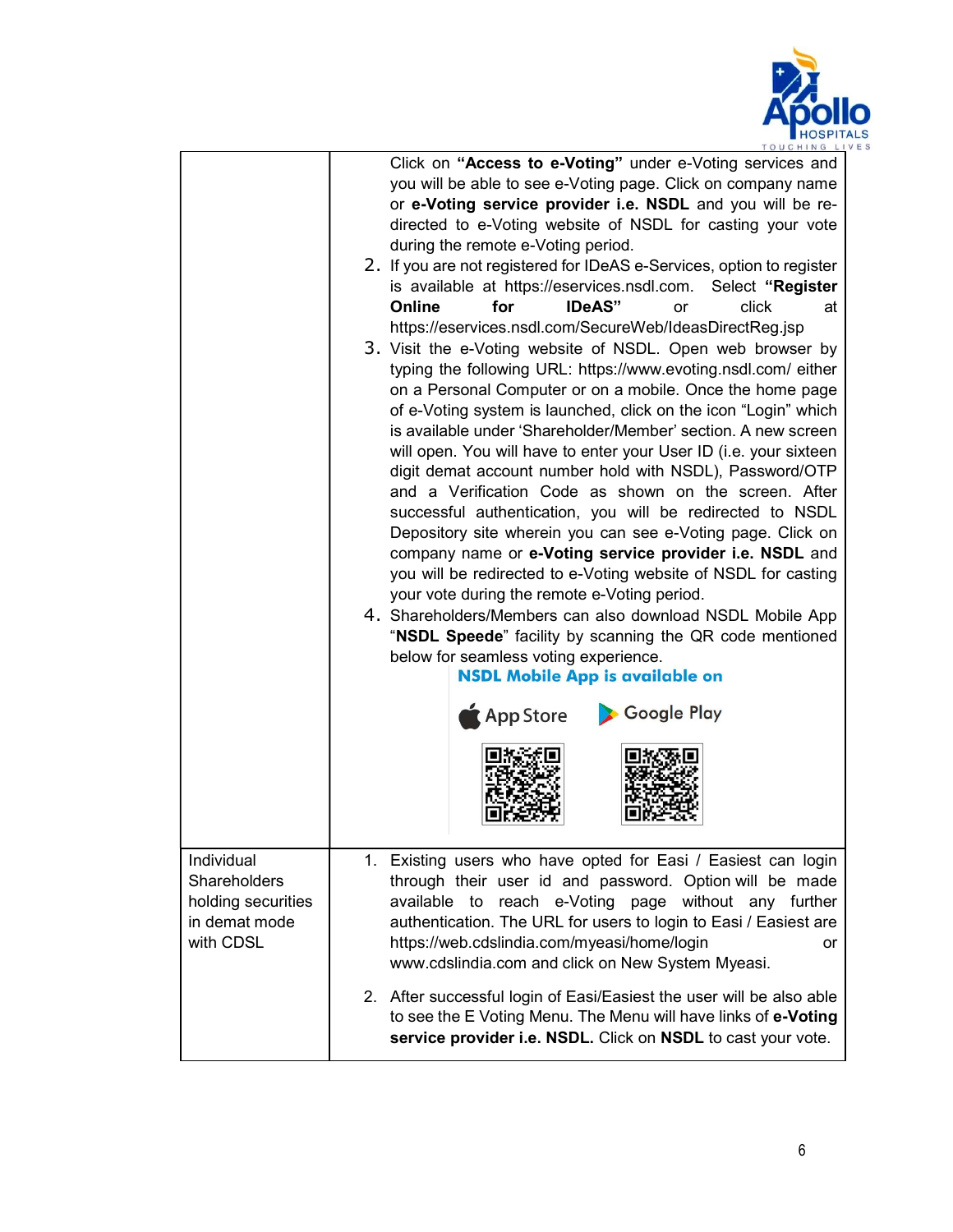

|                                                                                                                                 | 3. If the user is not registered for Easi/Easiest, option to register<br>is available at<br>https://web.cdslindia.com/myeasi/Registration/EasiRegistration                                                                                                                                                                                                                                                                                                                                                                                |
|---------------------------------------------------------------------------------------------------------------------------------|-------------------------------------------------------------------------------------------------------------------------------------------------------------------------------------------------------------------------------------------------------------------------------------------------------------------------------------------------------------------------------------------------------------------------------------------------------------------------------------------------------------------------------------------|
|                                                                                                                                 | 4. Alternatively, the user can directly access e-Voting page by<br>providing demat Account Number and PAN from a link in<br>www.cdslindia.com home page. The system will authenticate<br>the user by sending OTP on registered Mobile & Email as<br>recorded in the demat Account. After successful authentication,<br>user will be provided links for the respective ESP i.e. NSDL<br>where the e-Voting is in progress.                                                                                                                 |
| Individual<br><b>Shareholders</b><br>(holding securities<br>in demat mode)<br>login through their<br>depository<br>participants | You can also login using the login credentials of your demat account<br>through your Depository Participant registered with NSDL/CDSL for e-<br>Voting facility. Upon logging in, you will be able to see e-Voting option.<br>Click on e-Voting option, you will be redirected to NSDL/CDSL<br>Depository site after successful authentication, wherein you can see e-<br>Voting feature. Click on company name or e-Voting service provider i.e.<br>NSDL and you will be redirected to e-Voting website of NSDL for<br>casting your vote |

Important note: Members who are unable to retrieve User ID/ Password are advised to use Forget User ID and Forget Password option available at the abovementioned website.

Helpdesk for Individual Shareholders holding securities in demat mode for any technical issues related to login through Depository i.e. NSDL and CDSL.

| Login type                                                                      | <b>Helpdesk details</b>                                                                                                                                                              |
|---------------------------------------------------------------------------------|--------------------------------------------------------------------------------------------------------------------------------------------------------------------------------------|
| Individual Shareholders holding<br>securities in demat mode with<br><b>NSDL</b> | Members facing any technical issue in login can contact<br>NSDL helpdesk by sending a request at<br>evoting@nsdl.co.in or call at toll free no.: 1800 1020<br>990 and 1800 22 44 30  |
| Individual Shareholders holding<br>securities in demat mode with<br><b>CDSL</b> | Members facing any technical issue in login can contact<br>CDSL helpdesk by sending a request at<br>helpdesk.evoting@cdslindia.com or contact at 022-<br>23058738 or 022-23058542-43 |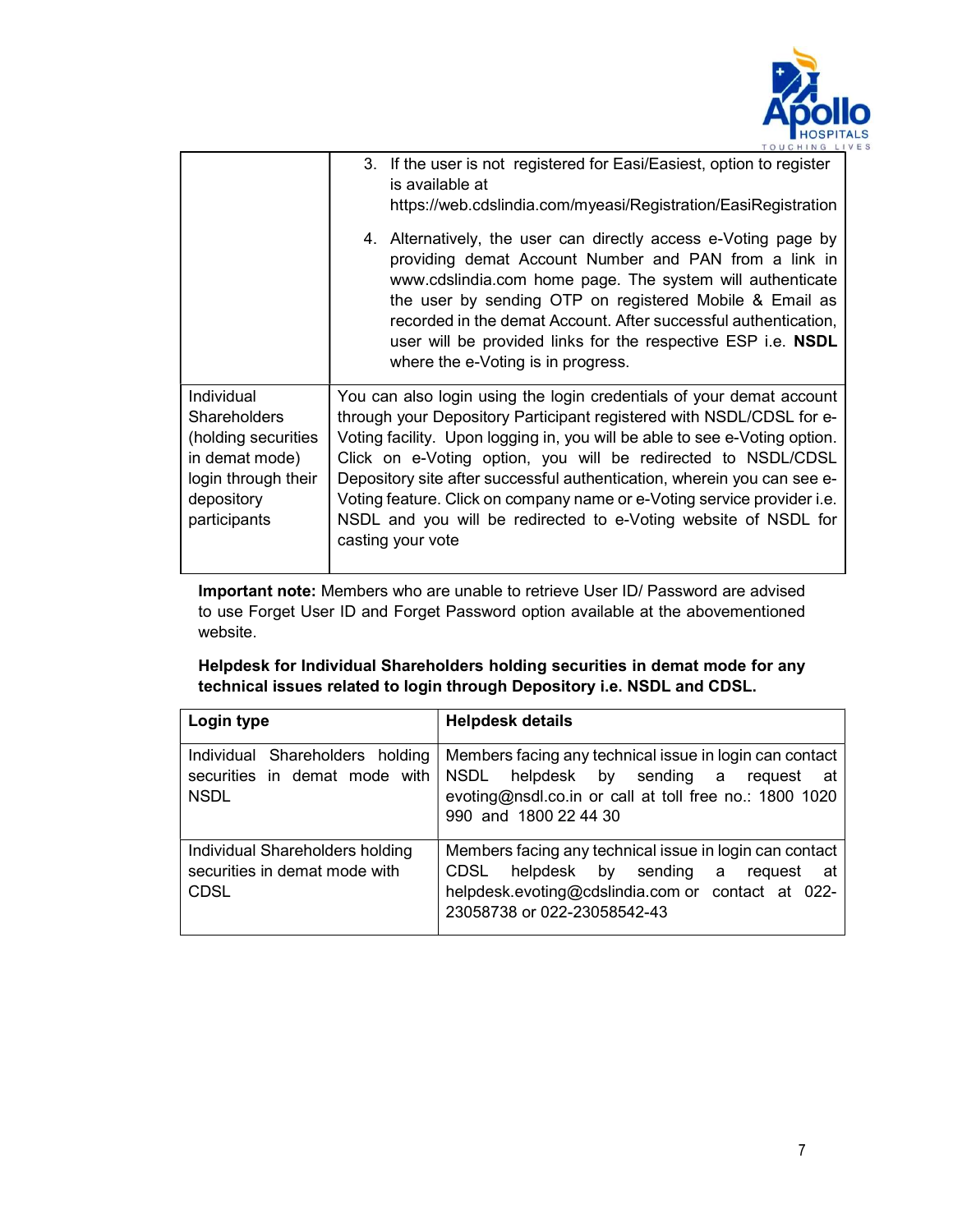

## B) Login Method for shareholders other than Individual shareholders holding securities in demat mode and shareholders holding securities in physical mode.

#### How to Log-in to the NSDL e-Voting website?

- 1. Visit the e-Voting website of NSDL. Open web browser by typing the following URL: https://www.evoting.nsdl.com/ either on a Personal Computer or on a mobile.
- 2. Once the home page of e-Voting system is launched, click on the icon "Login" which is available under 'Shareholder/Member' section.
- 3. A new screen will open. You will have to enter your User ID, your Password/OTP and a Verification Code as shown on the screen.

 Alternatively, if you are registered for NSDL eservices i.e. IDEAS, you can log-in at https://eservices.nsdl.com/ with your existing IDEAS login. Once you log-in to NSDL eservices after using your log-in credentials, click on e-Voting and you can proceed to Step 2 i.e. Cast your vote electronically.

| Manner of holding shares i.e. Demat   Your User ID is:<br>(NSDL or CDSL) or Physical |                                                                                                                                |
|--------------------------------------------------------------------------------------|--------------------------------------------------------------------------------------------------------------------------------|
| a) For Members who hold shares in<br>demat account with NSDL.                        | 8 Character DP ID followed by 8 Digit<br>Client ID                                                                             |
|                                                                                      | For example if your DP ID is IN300***<br>and Client ID is 12****** then your user<br>ID is IN300***12******.                   |
| b) For Members who hold shares in<br>demat account with CDSL.                        | 16 Digit Beneficiary ID<br>For example if your Beneficiary ID is<br>12*************** then your user ID is<br>12************** |
| c) For Members holding shares in<br>Physical Form.                                   | EVEN Number followed by Folio<br>Number registered with the company                                                            |
|                                                                                      | For example if folio number is 001***<br>and EVEN is 101456 then user ID is<br>101456001***                                    |

4. Your User ID details are given below :

5. Password details for shareholders other than Individual shareholders are given below: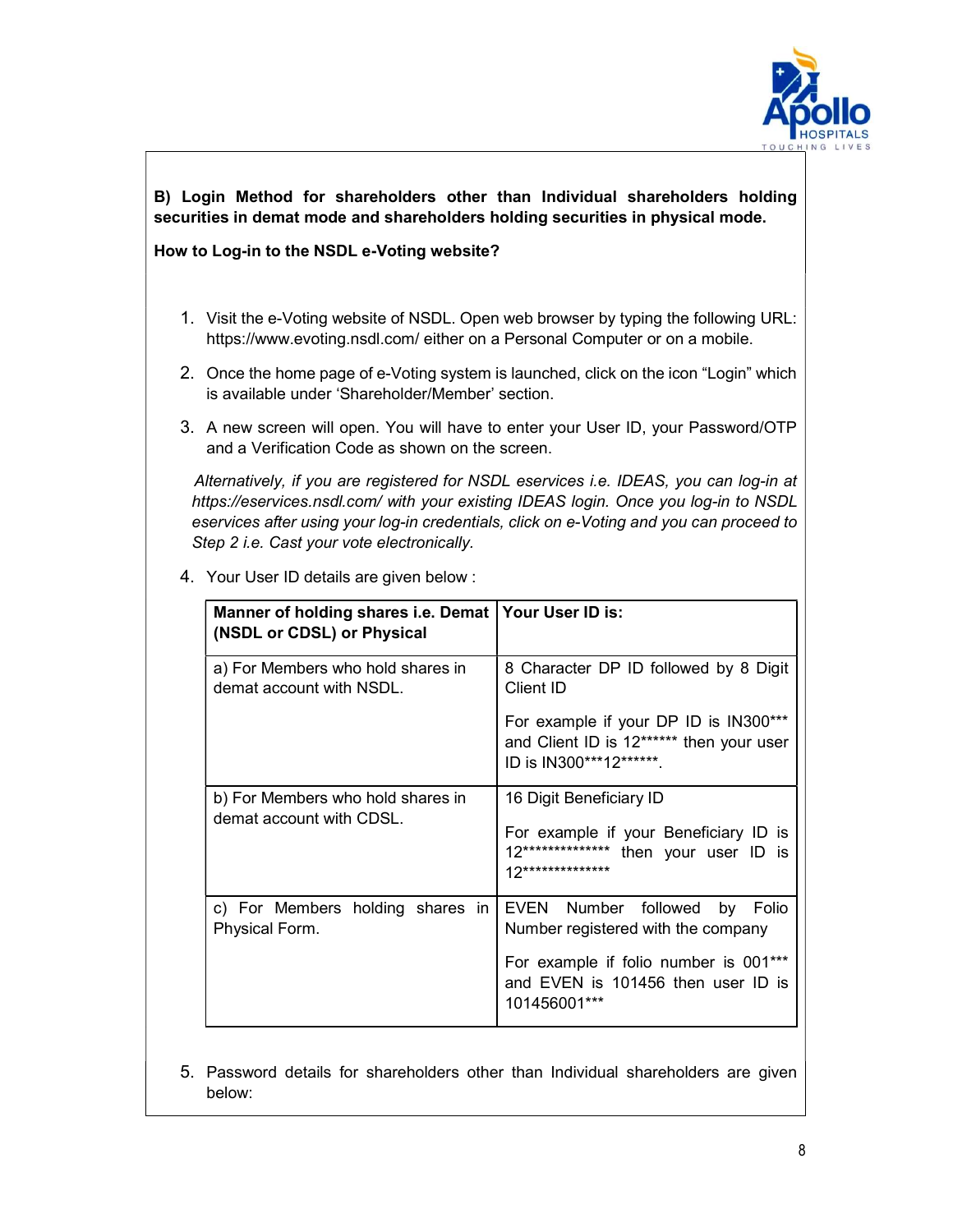

- a) If you are already registered for e-Voting, then you can user your existing password to login and cast your vote.
- b) If you are using NSDL e-Voting system for the first time, you will need to retrieve the 'initial password' which was communicated to you. Once you retrieve your 'initial password', you need to enter the 'initial password' and the system will force you to change your password.
- c) How to retrieve your 'initial password'?
	- (i) If your email ID is registered in your demat account or with the company, your 'initial password' is communicated to you on your email ID. Trace the email sent to you from NSDL from your mailbox. Open the email and open the attachment i.e. a .pdf file. Open the .pdf file. The password to open the .pdf file is your 8 digit client ID for NSDL account, last 8 digits of client ID for CDSL account or folio number for shares held in physical form. The .pdf file contains your 'User ID' and your 'initial password'.
	- (ii) If your email ID is not registered, please follow steps mentioned below in process for those shareholders whose email ids are not registered
- 6. If you are unable to retrieve or have not received the " Initial password" or have forgotten your password:
	- a) Click on "Forgot User Details/Password?"(If you are holding shares in your demat account with NSDL or CDSL) option available on www.evoting.nsdl.com.
	- b) Physical User Reset Password?" (If you are holding shares in physical mode) option available on www.evoting.nsdl.com.
	- c) If you are still unable to get the password by aforesaid two options, you can send a request at evoting@nsdl.co.in mentioning your demat account number/folio number, your PAN, your name and your registered address etc.
	- d) Members can also use the OTP (One Time Password) based login for casting the votes on the e-Voting system of NSDL.
- 7. After entering your password, tick on Agree to "Terms and Conditions" by selecting on the check box.
- 8. Now, you will have to click on "Login" button.
- 9. After you click on the "Login" button, Home page of e-Voting will open.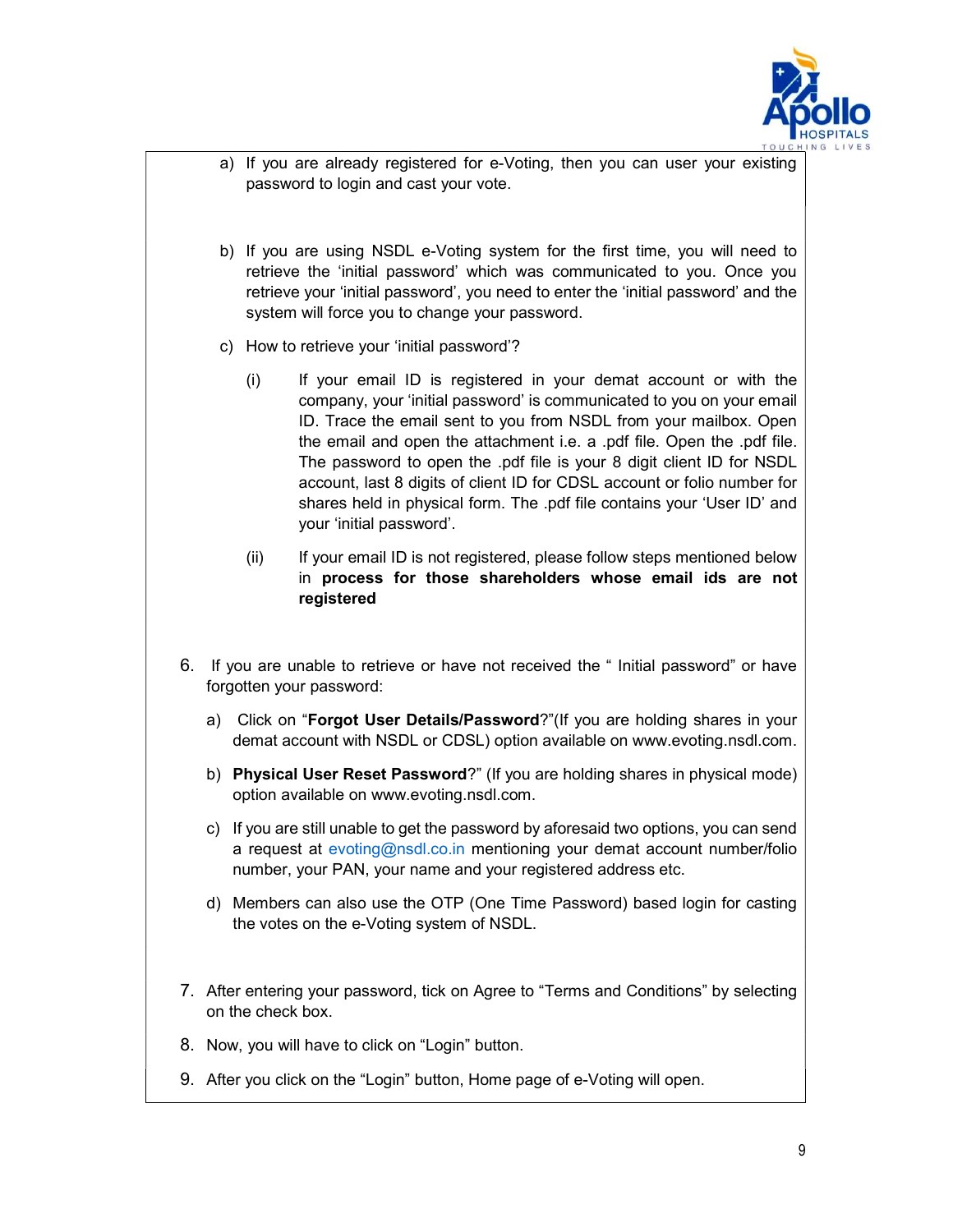

#### Step 2: Cast your vote electronically on NSDL e-Voting system.

#### How to cast your vote electronically on NSDL e-Voting system?

- 1. After successful login at Step 1, you will be able to see all the companies "EVEN" in which you are holding shares and whose voting cycle.
- 2. Select "EVEN" : 118798 of company for which you wish to cast your vote during the remote e-Voting period.
- 3. Now you are ready for e-Voting as the Voting page opens.
- 4. Cast your vote by selecting appropriate options i.e. assent or dissent, verify/modify the number of shares for which you wish to cast your vote and click on "Submit" and also "Confirm" when prompted.
- 5. Upon confirmation, the message "Vote cast successfully" will be displayed.
- 6. You can also take the printout of the votes cast by you by clicking on the print option on the confirmation page.
- 7. Once you confirm your vote on the resolution, you will not be allowed to modify your vote.

#### General Guidelines for shareholders

- 1. Institutional shareholders (i.e. other than individuals, HUF, NRI etc.) are required to send scanned copy (PDF/JPG Format) of the relevant Board Resolution/ Authority letter etc. with attested specimen signature of the duly authorized signatory(ies) who are authorized to vote, to the Scrutinizer by e-mail to lakshmmi6@gmail.com with a copy marked to evoting@nsdl.co.in.
- 2. It is strongly recommended not to share your password with any other person and take utmost care to keep your password confidential. Login to the e-voting website will be disabled upon five unsuccessful attempts to key in the correct password. In such an event, you will need to go through the "Forgot User Details/Password?" or "Physical User Reset Password?" option available on www.evoting.nsdl.com to reset the password.
- 3. In case of any queries, you may refer the Frequently Asked Questions (FAQs) for Shareholders and e-voting user manual for Shareholders available at the download section of www.evoting.nsdl.com or call on toll free no.: 1800 1020 990 and 1800 22 44 30 or send a request to Mr. Amit Vishal, Senior Manager at amitv@nsdl.co.in or Ms. Pallavi Mhatre, Manager at pallavid@nsdl.co.inor at evoting@nsdl.co.in

Process for those shareholders whose email ids are not registered with the depositories for procuring user id and password and registration of e mail ids for evoting for the resolution set out in this notice: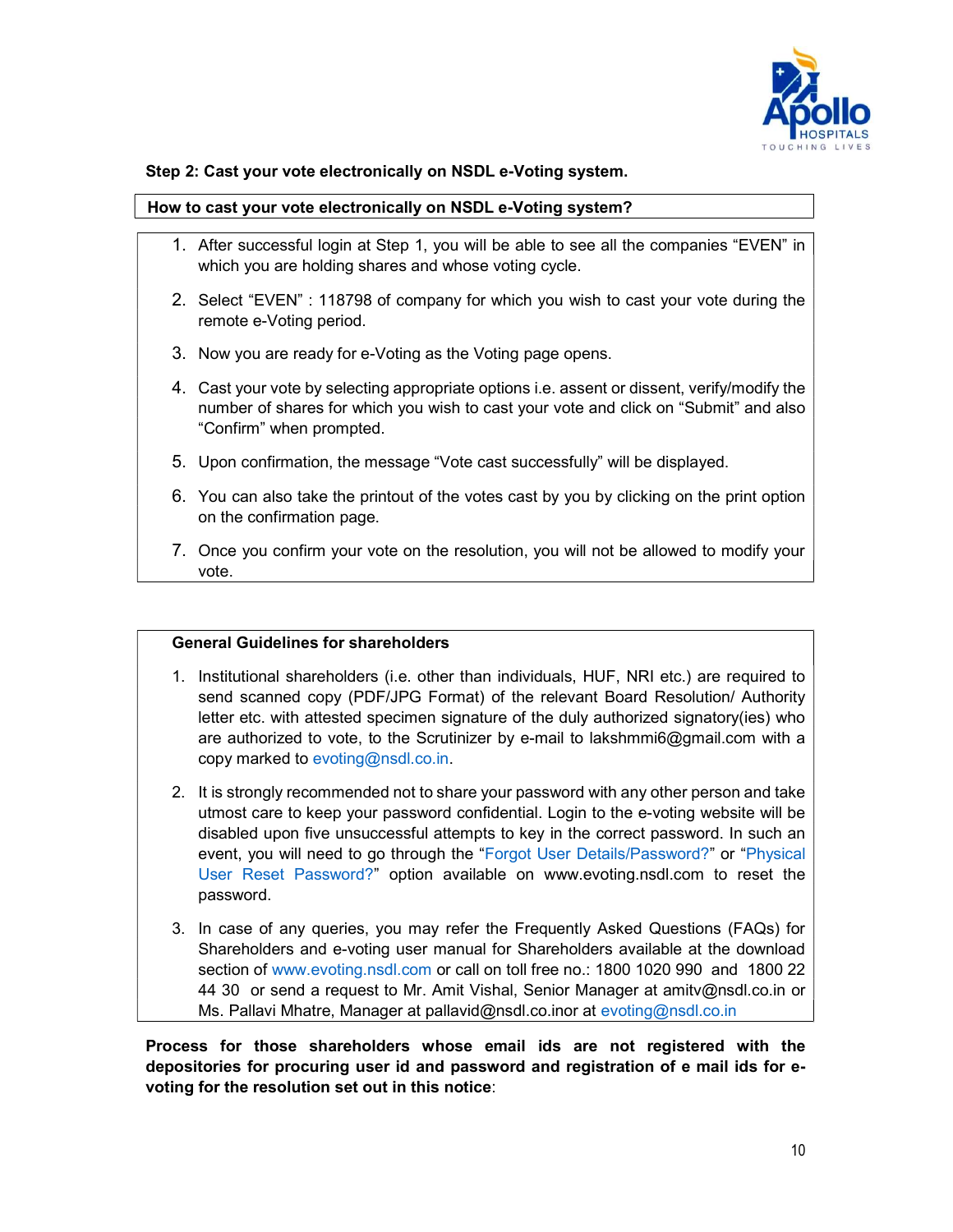

- 1. In case shares are held in physical mode please provide Folio No., Name of shareholder, scanned copy of the share certificate (front and back), PAN (self-attested), AADHAR (self-attested) by email toinvestor.relations@apollohospitals.com.
- 2. In case shares are held in demat mode, please provide DPID-CLID (16 digit DPID + CLID or 16 digit beneficiary ID), Name, client master or copy of Consolidated Account statement, along with scanned copy of PAN (self-attested), AADHAR (self-attested) to investor.relations@apollohospitals.com. If you are an individual shareholder holding securities in demat mode, you are requested to refer to the login method explained at step 1 (A) i.e. Login method for e-Voting for Individual shareholders holding securities in demat mode.
- 3. Alternatively shareholder/members may send a request to evoting@nsdl.co.in for procuring user id and password for e-voting by providing above mentioned documents.
- 4. In terms of SEBI circular dated December 9, 2020 on e-Voting facility provided by Listed Companies, individual shareholders holding securities in demat mode are allowed to vote through their demat account maintained with Depositories and Depository Participants. Shareholders are required to update their mobile number and email ID correctly in their demat account in order to access e-Voting facility.
- 10. Some of the important details regarding the e-voting facility are provided below:

| Cut-off date for determining the Members   Wednesday, $17th$ November 2021 |                                                  |
|----------------------------------------------------------------------------|--------------------------------------------------|
| entitled to vote through e-voting                                          |                                                  |
| Commencement of e-voting period                                            | Saturday, 20 <sup>th</sup> November 2021, 9 a.m. |
| End of e-voting period                                                     | Monday, 20 <sup>th</sup> December 2021, 5 p.m.   |

The e-voting module will be disabled by NSDL after 5:00 p.m. on Monday,  $20<sup>th</sup>$  December 2021.

11. The result, along with the Scrutinizer's Report, will be announced on or before Wednesday, 22<sup>nd</sup> December 2021and placed on the website of the Company and NSDL and shall be communicated to BSE Limited and National Stock Exchange of India Limited. The resolution, if passed by requisite majority, shall be deemed to have been passed on the last date for e-voting i.e. Monday, 20<sup>th</sup> December 2021.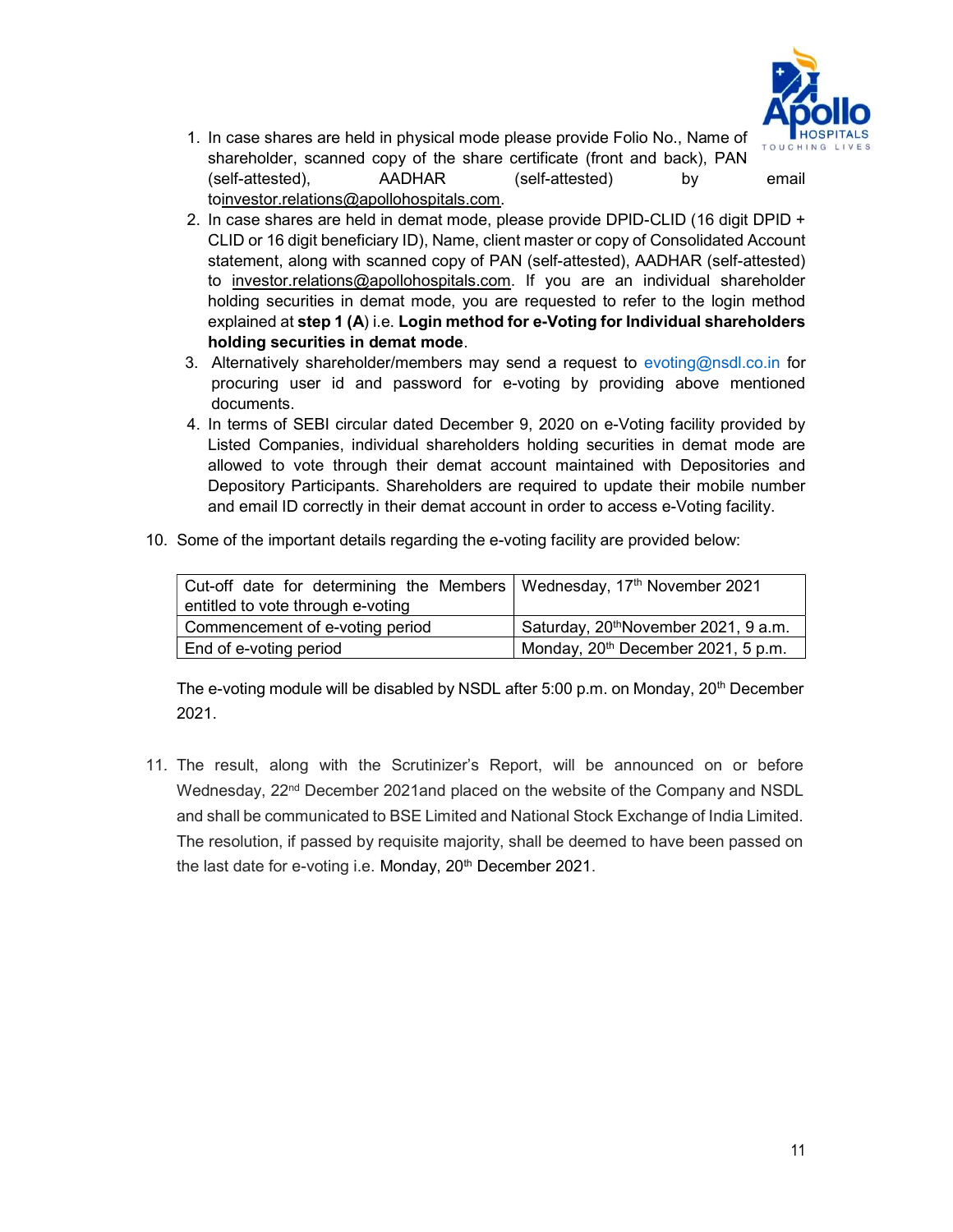

# EXPLANATORY STATEMENT UNDER SECTION 102 OF THE COMPANIES ACT 2013 READ WITH THE RELEVANT RULES

The following Explanatory statement is furnished in respect of the Special Business of the Postal Ballot Notice:

Resolution No. 1 Appointment of Ms. Rama Bijapurkar as an Independent Director of the

Company

Brief profile of Ms. Rama Bijapurkar

Ms. Rama Bijapurkar holds a BSc (Hons) degree in Physics from Delhi University and a post graduate diploma in management from the Indian Institute of Management, Ahmedabad. Her over four decades of work experience in strategy consulting and market research includes her own consulting practice, and employment with McKinsey & Company, MARG (now Nielsen India) and Mode Services (now TNS India).

Ms. Rama Bijapurkar is currently a Professor of Management Practice at Indian Institute of Management, Ahmedabad, and co-founder of think tank and fact tank People Research on India's Consumer Economy, that provides household level data and insights on India's economy, consumption and citizen environment for use in business strategy and public policy. Ms. Rama Bijapurkar is also an experienced independent board director and has served on the boards of several of India's bluechip companies across a range of sectors including financial services, Information Technology etc and on advisory groups and governing councils of academic institutions, and regulatory bodies.

Considering her experience and based on the recommendation of the Nomination and Remuneration Committee, the Board of Directors at its meeting held on 12<sup>th</sup> November 2021 approved the appointment of Ms. Rama Bijapurkar as an Additional Director of the Company since her appointment would represent a valuable addition to the Board of Directors of the Company.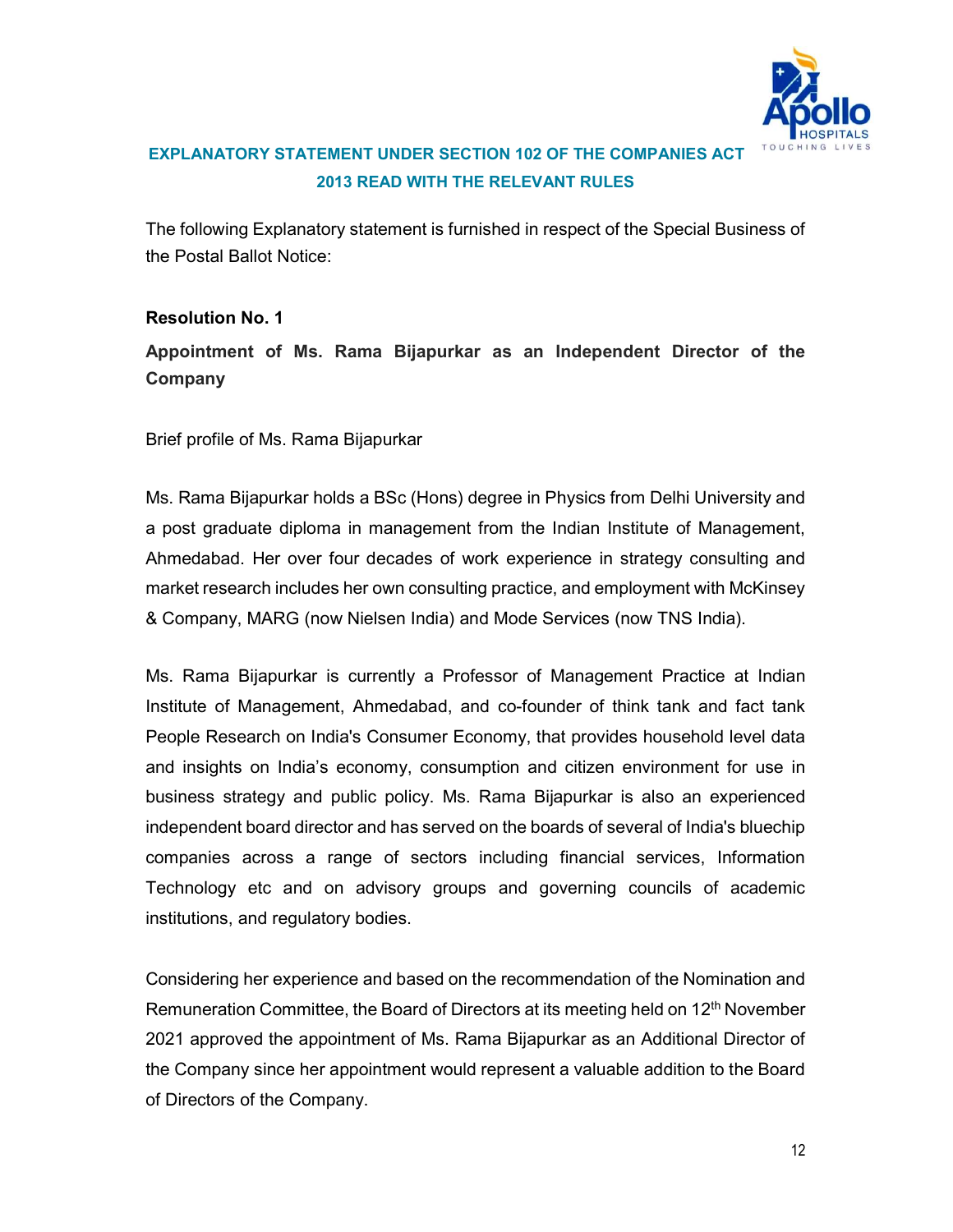

Her appointment would also further increase the level of independent representation and gender diversity among independent directors.

Ms. Rama Bijapurkar does not hold by herself or through her relatives on a beneficial basis, any shares in the Company.

Pursuant to the provisions of Section 161 of the Companies Act, 2013 ("the Act") Ms. Rama Bijapurkar will hold office up to the date of the ensuing Annual General Meeting. However, as per the SEBI LODR amended regulations, effective from 1st January 2022, the Company is required to obtain approval of shareholders for appointment of Ms.Rama Bijapurkar as an independent director within a time period of three months i.e. by 31st March 2022.

The Company has received a notice in writing under the provisions of Section 160 of the Act from a member proposing the candidature of Ms. Rama Bijapurkar for the office of Director.

The Company has received from Ms.Rama Bijapurkar (i) consent in writing to act as director in Form DIR-2 pursuant to Rule 8 of the Companies (Appointment & Qualification of Directors) Rules 2014, (ii) intimation in Form DIR-8 in terms of the Companies (Appointment & Qualification of Directors) Rules, 2014, to the effect that she is not disqualified under sub-section (2) of Section 164 of the Act and (iii) a declaration to the effect that she meets the criteria of independence as provided in sub-section (6) of Section 149 of the Act and under the Securities and Exchange Board of India (Listing Obligations and Disclosure Requirements) Regulations, 2015 as amended ("SEBI Listing Regulations")

The resolution seeks the approval of members for the appointment of Ms.Rama Bijapurkar as an Independent Director of the Company for a period of five consecutive years, for a term upto 11<sup>th</sup> November 2026, pursuant to Section 149 and other applicable provisions of the Act and the Rules made thereunder and not liable to retire by rotation.

In the opinion of the Board of Directors, Ms.Rama Bijapurkar fulfils the conditions for her appointment as an Independent Director of the Company as specified in the Act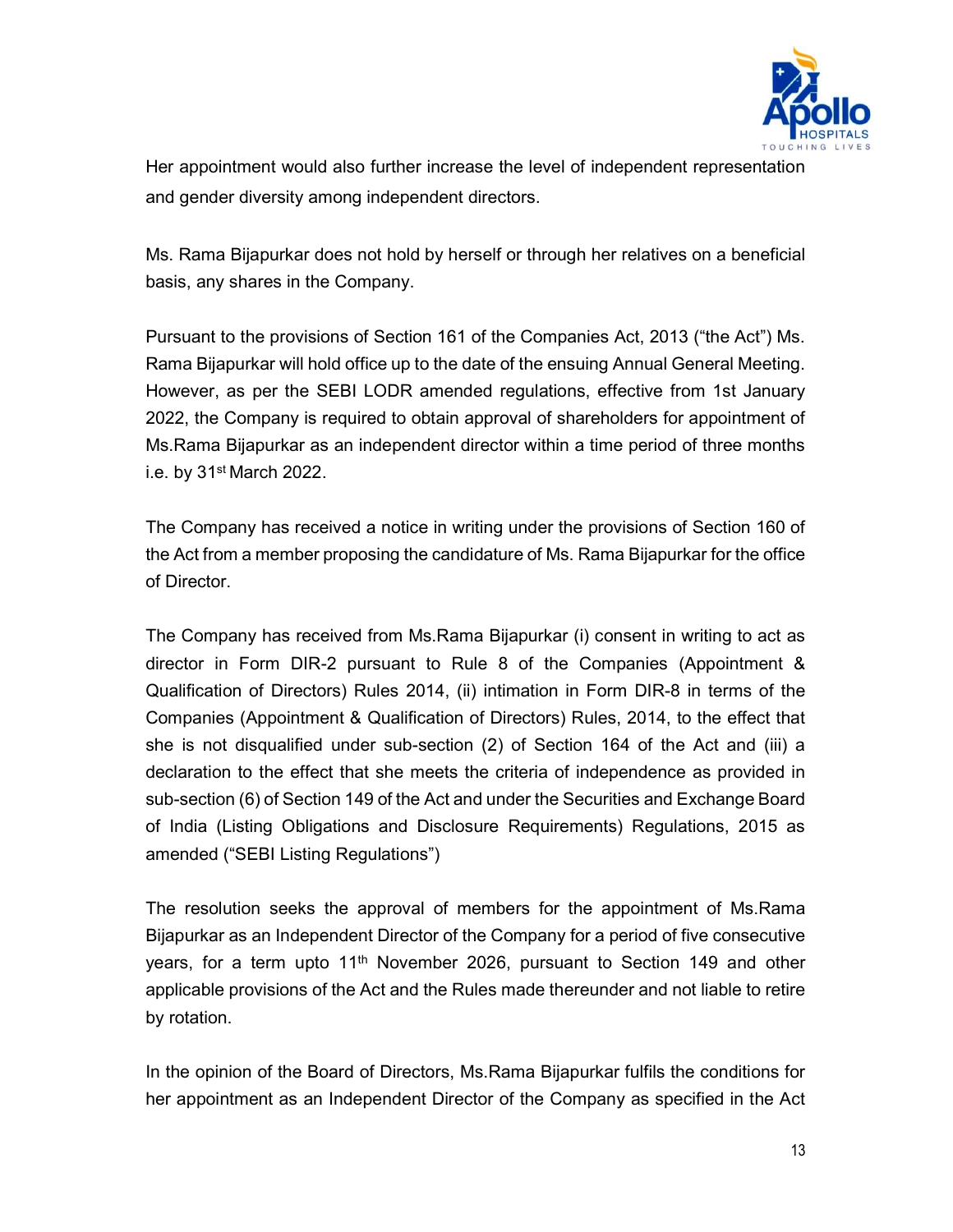

and rules made thereunder and SEBI Listing Regulations. Ms.Rama Bijapurkar is independent of the management and possesses appropriate skills, experience and knowledge.

Details of Ms.Rama Bijapurkar, pursuant to the provisions of (i) the SEBI Listing Regulations and (ii) Secretarial Standards on General Meetings ("SS-2"), issued by the Institute of Company Secretaries of India are provided as part of this Postal Ballot Notice.

A copy of the draft letter of appointment of Ms.Rama Bijapurkar as an Independent Director setting out the terms and conditions would be available for inspection without any fee by the members at the Registered Office of the Company during normal business hours on any working day, excluding Saturday and the same shall also be posted on the company's website.

Except Ms.Rama Bijapurkar, being an appointee, none of the Directors and Key Managerial Personnel of the Company and their relatives are concerned or interested, financially or otherwise, in the Resolution of the Notice.

The Board of Directors is of the view that given her rich and varied experience, her association with the Company would be of immense benefit and it is desirable to continue to avail the services of Ms.Rama Bijapurkar as an Independent Director. As such, the Board of Directors recommends the passing of the Ordinary Resolution specified in Resolution of the Notice for the approval of the members.

By Order of the Board For Apollo Hospitals Enterprise Limited

S M Krishnan Sr. Vice President – Finance & Company Secretary

### Registered Office:

No 19 Bishop Gardens, Raja Annamalaipuram Chennai – 600 028

Place: Chennai Date: November 12, 2021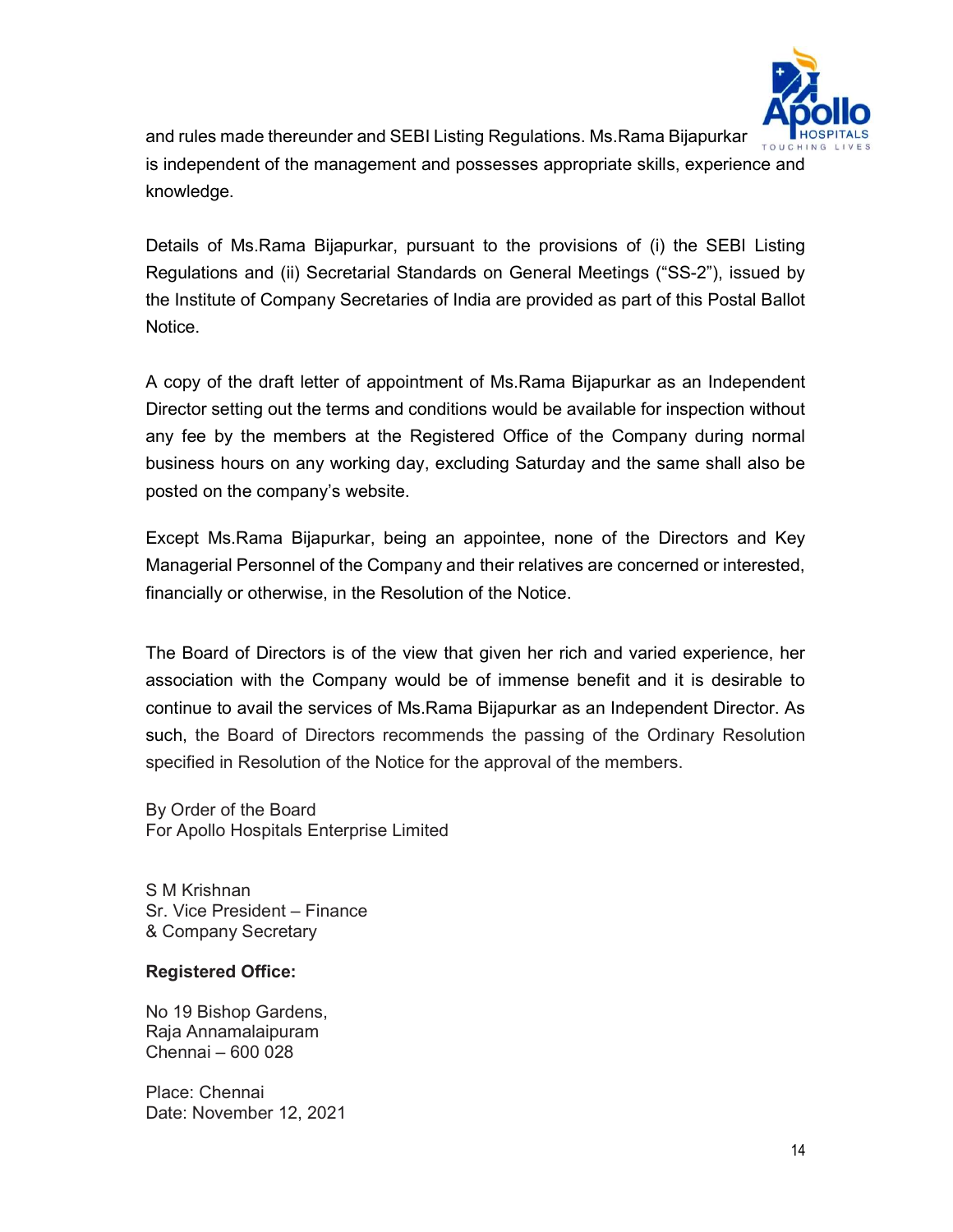

# Details of Directors seeking appointment

(Pursuant to Regulation 36(3) of the SEBI (Listing Obligations and Disclosure Requirements) Regulations, 2015 and Secretarial Standard 2 issued by the Institute of Company Secretaries of India.

| <b>Name of the Director</b>  | Ms. Rama Bijapurkar                                                                                                                                   |
|------------------------------|-------------------------------------------------------------------------------------------------------------------------------------------------------|
| <b>DIN</b>                   | 00001835                                                                                                                                              |
| Date of Birth                | 12 <sup>th</sup> March 1957                                                                                                                           |
| Date of First Appointment on | 12th November 2021                                                                                                                                    |
| the Board                    |                                                                                                                                                       |
| Relationship with other      | None                                                                                                                                                  |
| <b>Directors</b>             |                                                                                                                                                       |
| areas                        | Expertise in Specific Functional Business Management and Marketing                                                                                    |
| Qualification                | BSc (Hons) degree in Physics from Delhi University and a post<br>graduate diploma in management from the Indian Institute of<br>Management, Ahmedabad |
| Experience                   | Ms. Rama Bijapurkar has over four decades experience in Business<br>Management, Marketing, Strategy Consulting and Market Research                    |
|                              | Board Membership of other companies as on November 12, 2021                                                                                           |
|                              | <b>Public Limited Companies</b>                                                                                                                       |
|                              | 1. ICICI Bank Limited                                                                                                                                 |
|                              | 2. Mahindra and Mahindra Financial Services Limited                                                                                                   |
|                              | 3. Nestle India Limited                                                                                                                               |
|                              | 4. VST Industries Limited                                                                                                                             |
|                              | 5. Cummins India Limited                                                                                                                              |
|                              | 6. Sun Pharmaceutical Industries Limited                                                                                                              |
|                              | 7. Sun Pharma Distributors Limited                                                                                                                    |
|                              | 8. Sun Pharma Laboratories Limited                                                                                                                    |
|                              | <b>Private Limited Companies</b>                                                                                                                      |
|                              | <b>Nil</b>                                                                                                                                            |
|                              | <b>Section 8 Company</b>                                                                                                                              |
|                              | 9. People Research on India's Consumer Economy                                                                                                        |
|                              | <b>Foreign Company</b>                                                                                                                                |
|                              | Nil                                                                                                                                                   |
| Chairman/ Member of the      | Nil                                                                                                                                                   |
| Committee of the Board of    |                                                                                                                                                       |
| Directors of the Company     |                                                                                                                                                       |